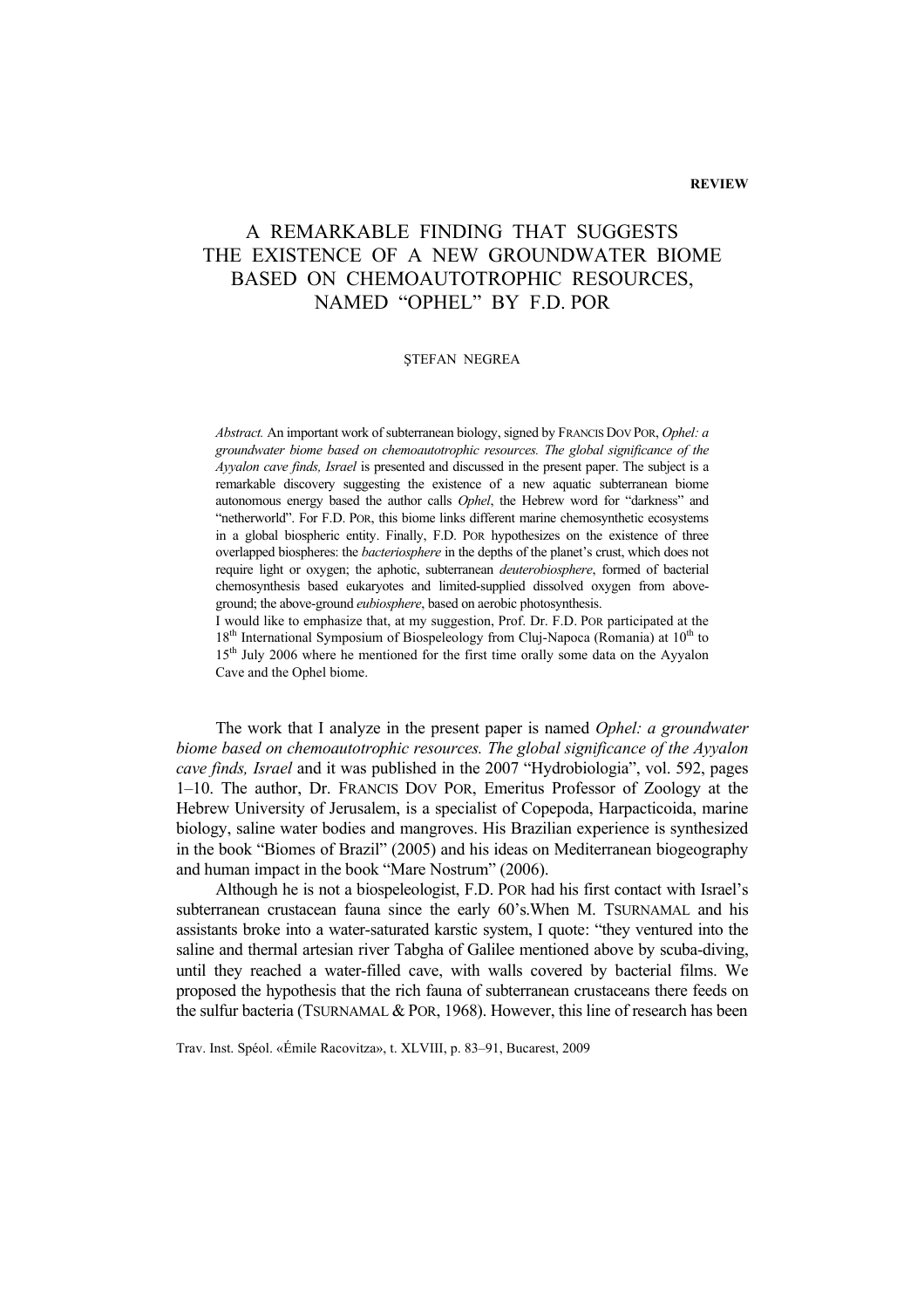Ştefan Negrea 2 84

abandoned for more than 30 years". This testimony is to keep in mind because, until April 2006, when the Ayyalon Cave has been discovered, the Movile cave from our Dobrogea was considered as the only subterranean cavity to contain a diversified subterranean community feeding mainly on autochthonous films of sulfur bacteria (SARBU *et al*., 1996) – such being an exception. Parallels have been drawn between the Movile cave community and the chemosynthesis based communities of the hot oceanic vents. In the same context, POR reminds of the discovery in thermohaline, mostly sulfurous springs, of some stygobitic crustaceans, mostly thermobaenaceans and isopods. From the given examples I will remind *Tethysbaena relicta* (Por) and *Turcolana reichi* (Por) found in springs of the Dead Sea Rift valley, while *Tethysbaena relicta* and the blind prawn *Typhlocaris galilea* Calman were both reported from the saline and worm artesian stream of Tabgha (POR, 1963).



Fig. 1. – Dr. FRANCIS DOV POR, Emeritus Professor of Zoology.

Although he is not a biospeleologist, F.D. POR had his first contact with Israel's subterranean crustacean fauna since the early 60's.When M. TSURNAMAL and his assistants broke into a water-saturated karstic system, I quote: "they ventured into the saline and thermal artesian river Tabgha of Galilee mentioned above by scuba-diving, until they reached a water-filled cave, with walls covered by bacterial films. We proposed the hypothesis that the rich fauna of subterranean crustaceans there feeds on the sulfur bacteria (TSURNAMAL & POR, 1968). However, this line of research has been abandoned for more than 30 years". This testimony is to keep in mind because,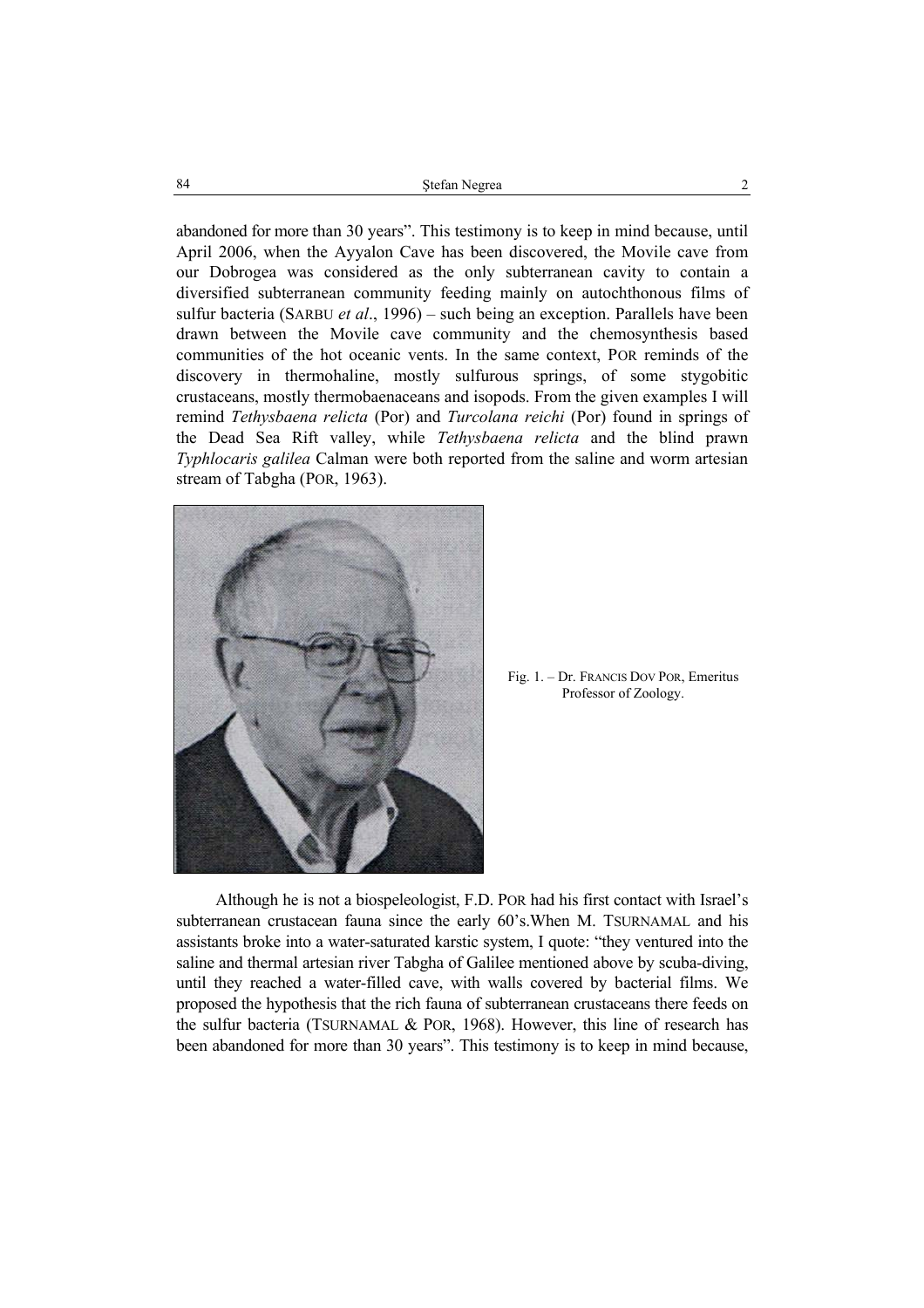until April 2006, when the Ayyalon Cave has been discovered, the Movile cave from our Dobrogea was considered as the only subterranean cavity to contain a diversified subterranean community feeding mainly on autochthonous films of sulfur bacteria (SARBU *et al*., 1996) – such being an exception. Parallels have been drawn between the Movile cave community and the chemosynthesis based communities of the hot oceanic vents. In the same context, POR reminds of the discovery in thermohaline, mostly sulfurous springs, of some stygobitic crustaceans, mostly thermobaenaceans and isopods. From the given examples I will remind *Tethysbaena relicta* (Por) and *Turcolana reichi* (Por) found in springs of the Dead Sea Rift valley, while *Tethysbaena relicta* and the blind prawn *Typhlocaris galilea* Calman were both reported from the saline and worm artesian stream of Tabgha (POR, 1963).

Along with the discovery of the Ayyalon Cave in the inner coastal plain of Israel, 24 km from the Mediterranean coast, the Movile Cave cannot be considered an exception anymore, when speaking of chemosynthesis-based ecosystems. As the Movile Cave, accidentally discovered by a geological drill, the Ayyalon Cave has also been accidentally intercepted during the exploitation of a limestone quarry near Ramla. Excavating down to over 100 m, the quarry reached the level of the ground water, part of the Yarqon-Tanninim aquifer – the second most important freshwater source in Israel. This aquifer is impacted by saline and warm water upsurgences, the so-called Ayyalon Saline Anomaly. The intercepted system of galleries is situated in a Turonian limestone and leads to a cavity with a small pond, 4 m deep, formed of brackish waters (over 1300 mg/l), warm up to  $30^{\circ}$ C and rich in H<sub>2</sub>S. Dissolved oxygen is present only to a depth of 1 m. A thick mat of sulfide oxidizing bacteria float in the water and cover the receding shores of the pool.



Fig. 2. –The pool in Ayyalon Cave, partial view. The two researchers in the front serve as scale (Photo I. NAAMAN).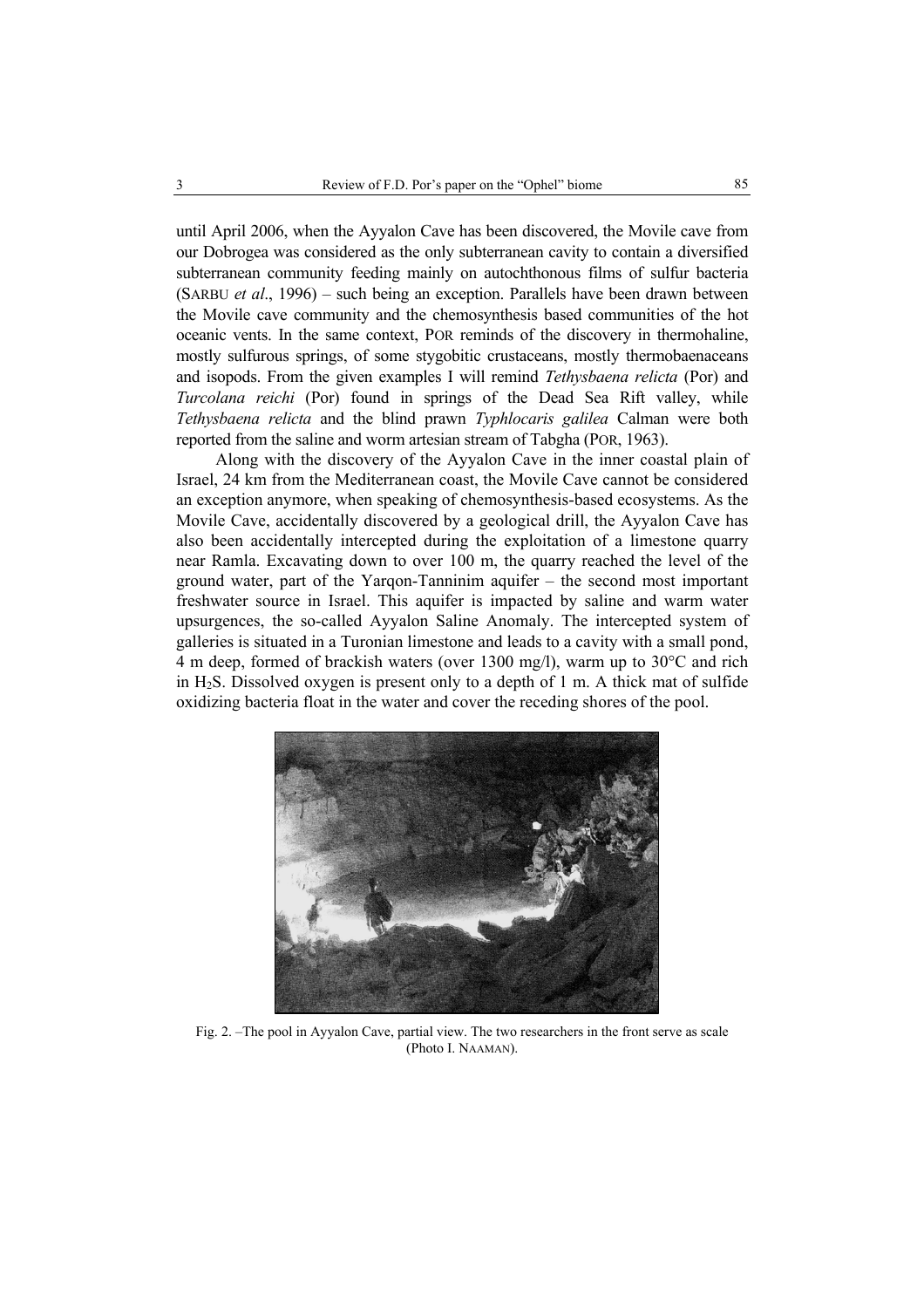| 86 | Stefan Negrea |  |
|----|---------------|--|
|    |               |  |

As to the crustacean fauna observed until now by F.D. POR and his colleague Dr. CH. DIMENTMAN, it consists of immense populations of *Tethysbaena* n.sp. (Wagner in prep.), a new genus of cyclopoids and a new species of *Metacyclops*  (DEFAYE & POR in press), hundreds of large *Typhlocaris ayyaloni* Tsurnamal prawns.



Fig. 3. – Typhlocaris ayyaloni. Male from Ayyalon Cave (photo D. DAROM).

Beside crustaceans, there are also present, on the bacterial growths, numerous ciliates and amoeboid protozoans. F.D. POR admits that "the bacterial films are obviously the sole food basis of the system, completely isolated for long geologic periods from the distant outer world". As in nature there cannot be *completely* isolated systems, this hypothesis is yet to demonstrate. It was the same for the Movile Cave that was first considered as a cavity completely isolated sometimes in geological past, which favored the speciation in the speleic environment. But the latter research demonstrated that the Sarmatian lumachellic and oolithic limestone presents an extended fissures network which enabled then and still does the vertical flux of specimen from the surface to the "bells" of the Movile Cave drowned gallery, down to a depth of 14 m and the colonization of the speleic environment took this way. At least, this is the case for some terrestrial species, as the chilopod *Cryptops anomalans*, present in the edaphic environment but also in a troglobitic population in the Movile Cave (details in NEGREA, 2004). At his turn, NITZU (2001), using isotopic C15 and C14 analysis, argued that "*C. anomalans* has access to two alternative trophic sources: a subterranean one (based on the primary chemo-autotrophic production) and an epigean one (mainly photo-autotrophic). These sources are used depending on the vertical migrations of the specimens in the net of fissures from the limestone". As a conclusion, NITZU considers that *C. anomalans* "has been selected as an ecological indicator for testing the refuge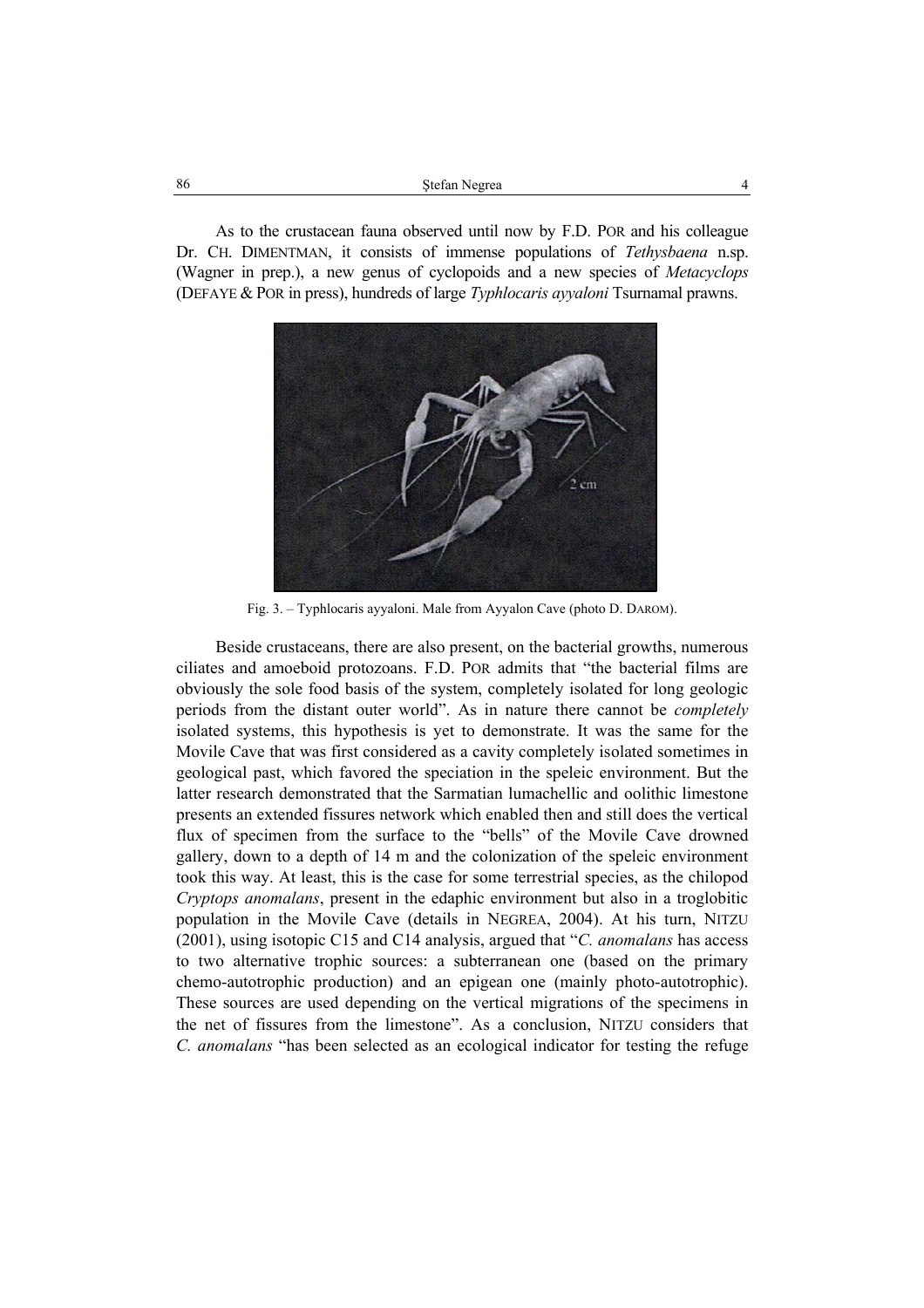role and the trophic support of the deep subterranean environment". The Ayyalon system though, remarks POR, is buried deep under a more than one hundred meters thick massive slab of Senonian chalk. He compares it with the equally deep and secluded Edwards Aquifer of Texas, which has already been called the most biodiverse subterranean environment.

Unlike the Movile Cave, where the terrestrial fauna is represented by dozens of species (most of them new for science, first time described from this location) and the aquatic fauna represented by few species (some of them new) – in the Ayyalon Cave the aquatic fauna is well represented (especially in quantity) while the terrestrial fauna is poorly diversified. The latter is composed from some unidentified species of mites, a pseudoscorpion representing a new tribe (ČURČIČ, in prep.), collembolans and thysanurans, as well as an interesting scorpion (*Akrav israchanani* Levy,representative of a new family).

From the observations made until now, the author concludes that "the typically subterranean crustacean fauna of Ayyalon lives in redox interphase between the oxygenated and the cross-formational rising anoxic water, where the chemosynthetic sulfide-oxidizing bacteria thrive" and that "we are probably dealing with a worldwide system, *a new biome*, which is found in groundwater networks of the continents and islands, primarily in the karstic aquifers and probably also in the basaltic tube systems". He thinks that "wherever there is an interphase between fresh underground water and juvenile sulfidic water, there are probably such self maintained subterranean bacterial-animal ecosystems, fed by chemolithotrophic primary production.[…] In many places on Earth, under our very feet, such a doppelganger biome probably exists with its throbbing, mainly aquatic macrofauna. Like in Ayyalon, encounters with groundwater life must have happened in countless mineshafts over the world, but speleologists were not present". Persuaded that his hypothesis will be confirmed by scientists of all continents, "like any other biome of the classical biosphere", F.D. POR proposes for this "continental subterranean chemoautotrophic biome the name *Ophel*, the Hebrew word for 'darkness' and 'netherworld'". Maybe a Greek or Latin derived term – as customary in Biology – would have been more suitable, but why not in the other classical language, the language of the country of the Ayyalon Cave is and where the author resides?

In the following section, called "Interphase with the bacterial world", POR is first referring to some specifications of "the interphase between the aerobic surface world and the deep "bacteriosphere" [which] is supposedly the cradle of bacterial bioproduction on which the subterranean metazoan fauna of the Ophel thrives". There are numerous caves with sulfurous fumes or hot water with nearby volcanism, but until now there are only two other cases, besides the Movile Cave already mentioned, where the animals feed on bacterial mats: the Frasassi Cave in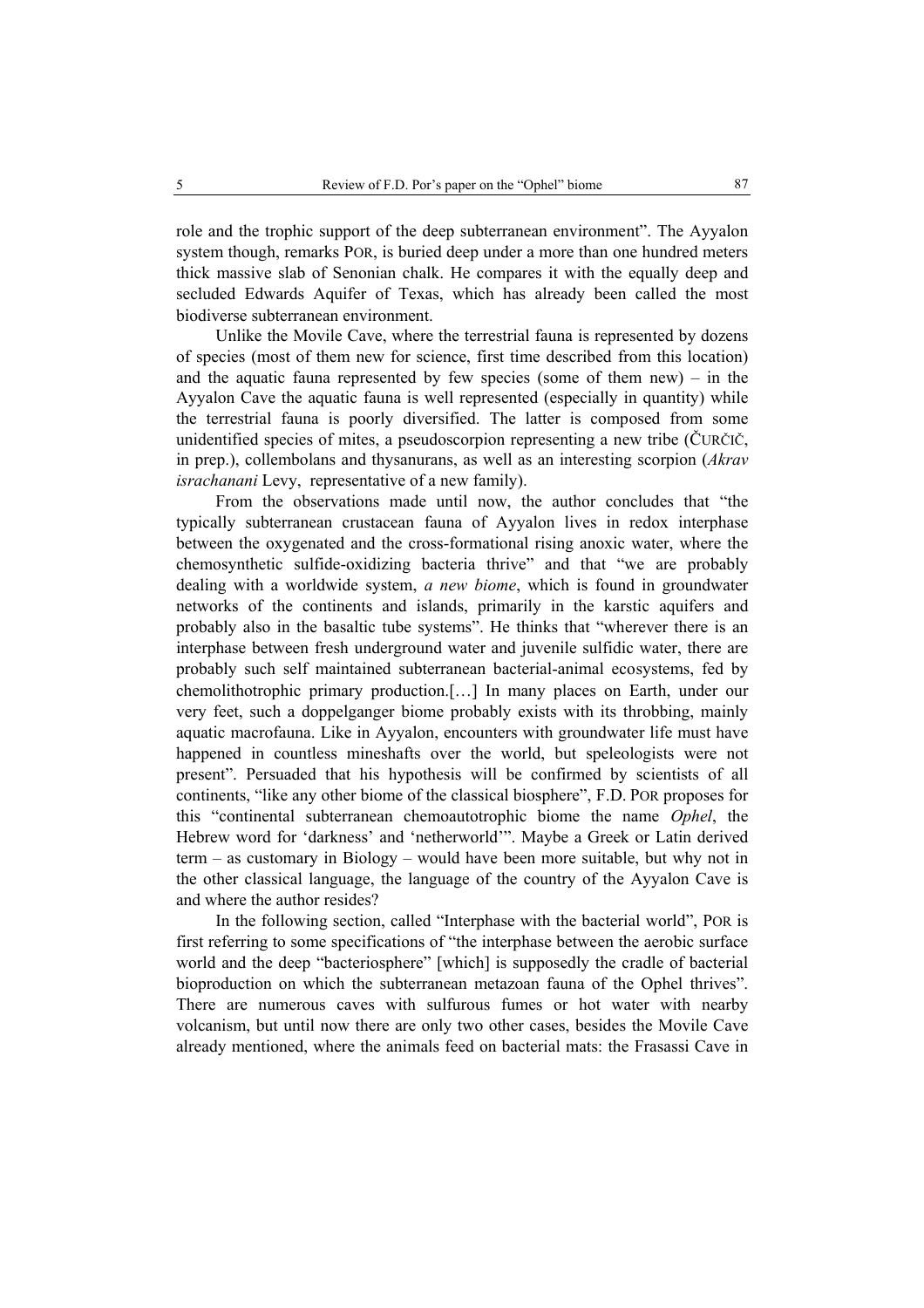Italy and in Lower Kane Caves, Wyoming, USA. In both cases the species are only trogloxenes. In the case of the Ayyalon Cave, water from a deeper confined aquifer penetrates under pressure into the Ayyalon phreatic system. The geothermic heating would be the source mildly warm water. Another source for the sulfurous groundwater admixture would be the fossil fuel which supplies hydrogen sulfide for a bacterial as well as for a fungal biomass. For the Ayyalon Cave, one proposed possibility is that a confined aquifer in the bituminous Mount Scopus formation empties into the Ayyalon aquifer and supplies the sulfurous water.

In the following part, POR reviews the literature referring to "other continental interphase biomes". Before analyzing the content of this section, it is necessary to introduce the biome definition according to *Environmental Encyclopedic Dictionary* (C. PARVU, coord., 2005) as well as the classification of the aquatic subterranean environments according to the *Short dictionary of terms for the underground terrestrial and aquatic environments and their fauna* (ŞT. NEGREA, 2004). *The biome* is defined as a complex of biocoenosis interacting within complex, interdependent ecological systems which are manifesting the same kind of interaction with the climate and the regional substratum. Most important, this term must not be mistaken for the *ecobiome* or the *macroecosystem*.

As to the classification of the aquatic subterranean environments (*Stygal*), it can be presented shortly as follows:

1. *Aquatic permeable hypogeic environments "in big*" (*Karstostygal*). Here are included all the water bodies that use the fissures and the cavities from the karstifiable rocks:

- *Speleic waters* from the three areas: the percolation or vadose area (gours, stalagmite heads water, stalagmitic dam lakes etc.); the circulation, epiphreatic or amphibious area (permanent or temporary subterranean water courses, the water remained in the temporary dried riverbed); the drowned, phreatic or saturated area (accessible or not through sump lakes or drilling pits); in the Movile case, the water is mesothermal (21°C).
- *Artificial karstic cavities waters* (mines, salt mines, quarries).
- *Inaccessible natural karstic sinkholes waters* (surfacing through rock cut galleries, deep drilling pits etc.)
- *Caves and other anchialine habitats form the intertropical zone*, containing marine water and being sometimes open to the surface (cenotes in Mexico, grietas and casimbas in Cuba etc.).

2. *Aquatic permeable hypogeic environments "in small" (interstitial waters).* This category includes various types of water that fill the porous or granular sedimentary rock interstitions:

 *Groundwater soaking the porous rocks* at large and very large depth, artesian or not.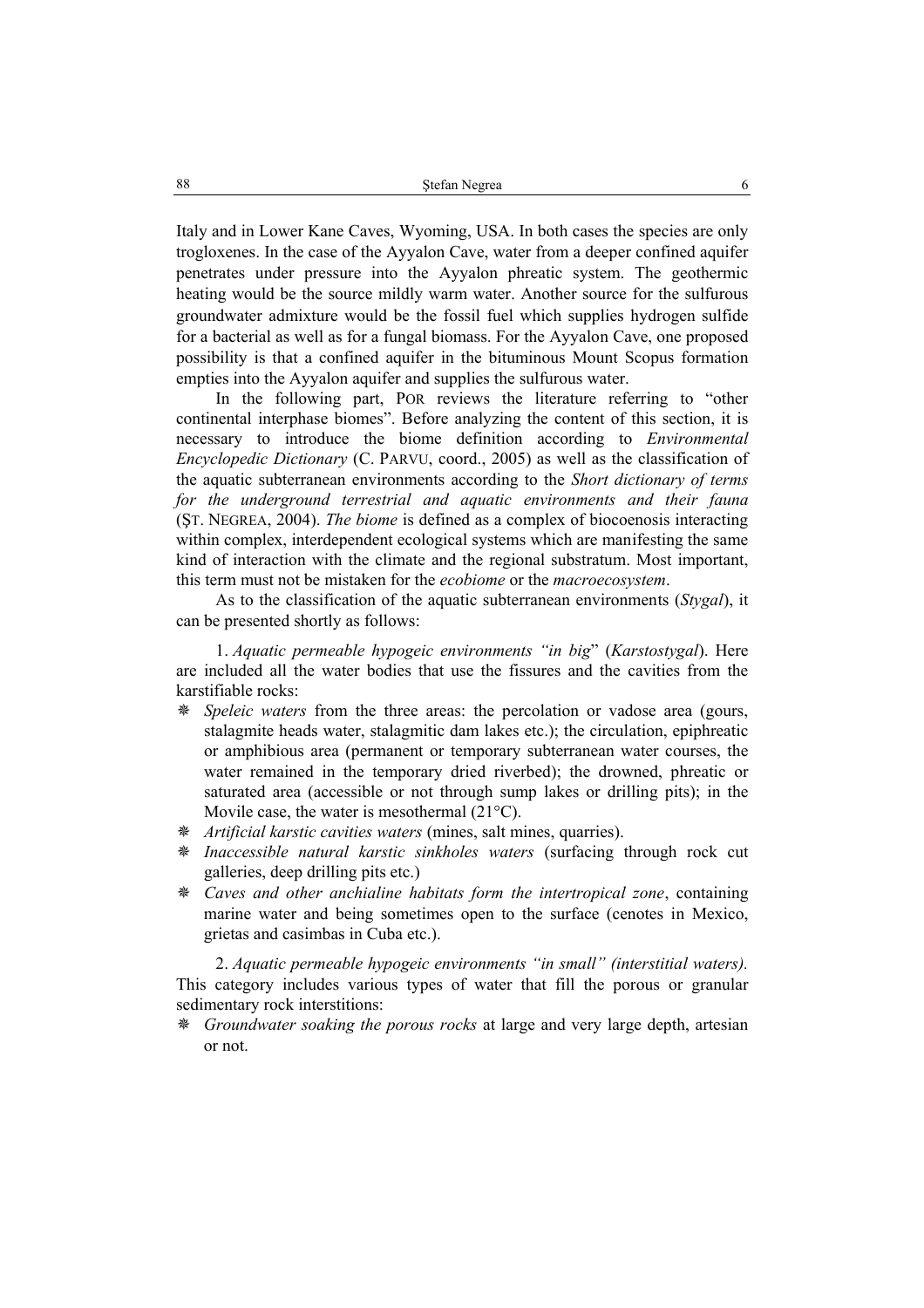- *Phreatic waters s.str*. (*Eustygal*) that fill the pores of the sediments situated above the impermeable layer and forms the water table from small and medium depth, accessible through wells and drills.
- *Mobile sediments interstitial waters*. This category includes a large variety of interstitial waters in the hypogeic area: hyporrheic waters that accompany running epigean waters under their main riverbed or river armor, including the ones in the caves (*troglorhithrostygal*); interstitial waters that fill the sediments from the shores of the stagnant freshwater bodies (*limnostygal*); interstitial waters from sand and gravel artificial filters (used for drinking water processing); interstitial waters of the marine sand beaches (*mesopsammal* or *thalassomesopsammal*); interstitial waters of the marine sublittoral; interstitial waters of salty and brackish lakes bank sediments.
- *Trickling colluvial and eluvial areas waters*. This is the biotope described by M. NESTROV (1962) under the name of "*hypothelminorheic*" (syn. *Pedostygal*).
- *Antropic installations groundwaters*. This includes drinking water from pipes with sediment deposits, water tanks and all kind of reservoirs, coming mainly from the phreatic environment.
- *Spring upwelled groundwater*. This includes all types of springs: limnocrene, reocrene and helocrene springs aquifer supplied, karstic springs, thermomineral springs etc. Being an ecotone, the springs are inhabited by a mixture of subterranean and epigean fauna.

As noticed by F.D. POR, the continental hypogeic biome, Ophel, "is connected to another worldwide chemoautotrophic biome: the interstitial waters of the sandy shores of the sea and inland waters" – in other words, to some of the waters mentioned above as belonging to the "mobile sediments interstitial waters" category. I would like to point out the statement of the author that "in the deeper layers of the sandy sediment, or in the presence of excessive organic matter, the sand turns anaerobic and sulfide bacteria take over". According to the literature, it is here, at the contact between the aerobic and the anaerobic sands that the socalled *thiobios* is developing, with its characteristic fauna, mainly ciliates, flatworms and nematodes. Numerous crustacean species inhabit the anoxic sands, the most characteristic being those of the microaerobic ancestral order of the Cephalocarida. In this thiobios, there are even species that live in symbiosis with sulfide bacteria. Por is also reminding us the rich fauna recently discovered in the hydrological stratified subterranean salt pools of the Australian calcaretes which is also feeding on bacterial films as well as the so-called anchialine habitats, which are subterranean bodies of marine water unavailable for research except occasional openings to the continental surface, classically called cenotes in Mexico, unless accessed by submarine diving. (In my biospeleological expeditions in Cuba in 1969 and 1973 I had the opportunity to take part, together with L. BOTOSANEANU and T. ORGHIDAN at a subterranean fauna sampling in this cenotes, casimbas and grietas).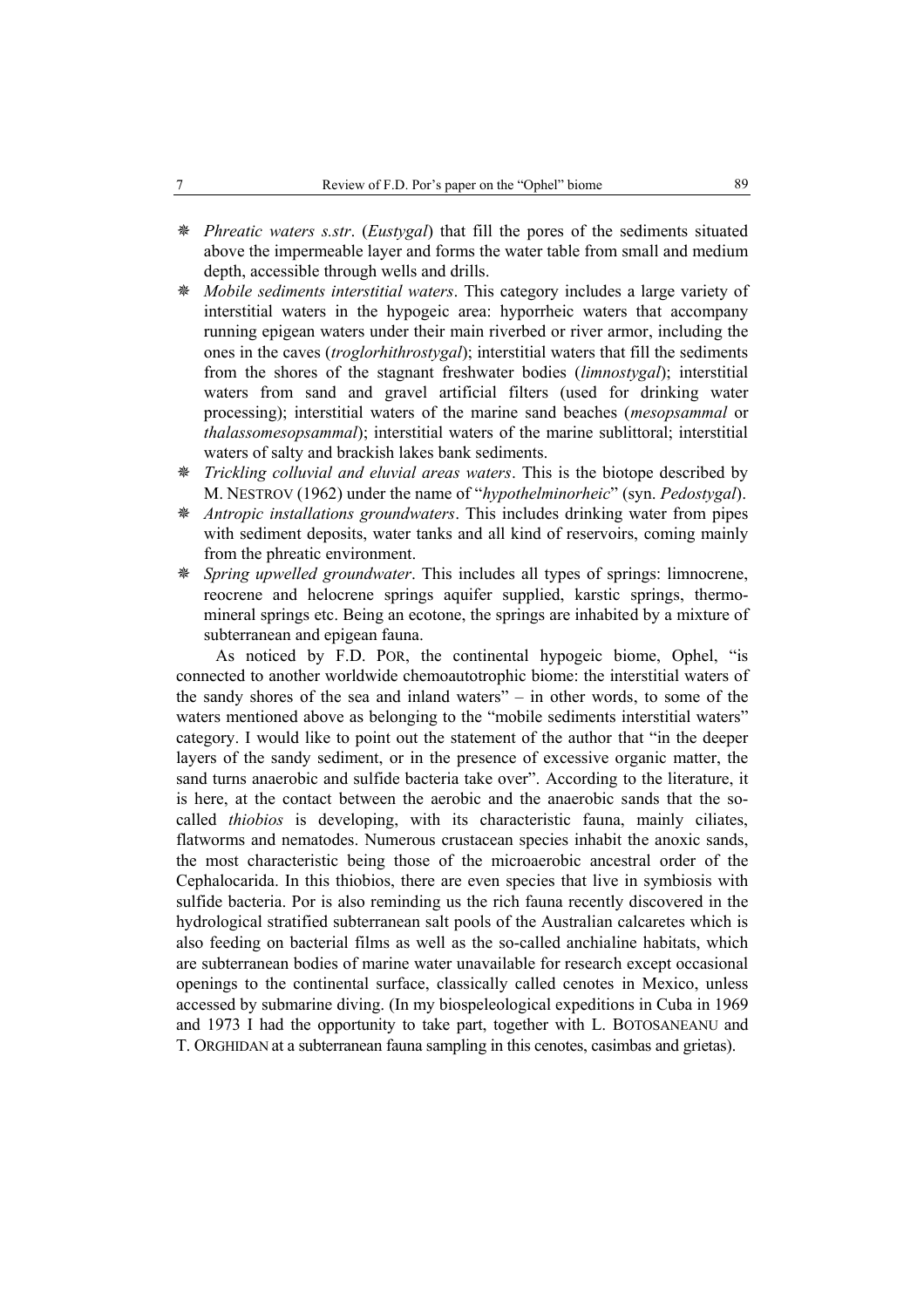POR is also quoting L. BOTOSANEANU and T.M. ILLIFE which described, in 2006, from an anchialine cave in Bahamas, 7 species of Remipedia and 2 Thermobaenaceans. This cave presented a halocline several meters thick "with wispy clouds of hydrogen sulfide" – which demonstrate that only the chemosynthetic bacteria can provide the energy for the large populations in the anchialine caves. In the anchialine systems, bacterial concentrations develop in the halo- and chemocline that separates the freshwater from the underlying marine water. At the end of this section, POR states that "one may assume that countless 'subterranean estuaries' accompany continental shores and islands which, unlike the classical anchialine habitats, are not open and accessible from land. In this hidden estuaries", concludes Por, "the interaction between the inflowing seawater and the out flowing fresh water occurs. […] One can therefore suppose that there exists interfingering between the aquatic animal world of Ophel and that of the anchialine and subterranean estuaries, the presence of the Thermobaenacea in both systems argues for this."

In the seventh section of his work, called "The ancestry of Ophel", F.D. POR emits a series of interesting and, some, daring hypothesis. Supposing that the global existence of Ophel is a reality, it means we are dealing with a water-based biome (although a part of its fauna is terrestrial) with a characteristic fauna, mainly composed of crustacean species. The associate terrestrial fauna feeds on the water surface, on the mats of the walls surrounding the water or preys on the bacteriaeaters. It is possible that Ophel is as old as the surface biomes and one can assume that the animal invasion of Ophel started back in the Paleozoic."The hot bacteriosphere might have been at the origin of life, on even be present on planet Mars, but animals appeared on the scene only secondarily, since they need free oxygen" concludes POR. "the old evolutionary history of Ophel can be inferred from the fact that there are several tens of crustacean taxa at the family, order and even class level, which live exclusively in subterranean waters. Examples are class Remipedia, superorder Pancarida, the orders Speleogriphacea and Bathynellacea and others. Another argument would be that several of these exclusively subterranean taxa have a worldwide, Pangean distribution (as the Parabathynellidae, the Parastenocaridae and the Bogidiellidae) and a pan-Gondwanian distribution (such as orders Remipedia and Speleogriphacea). The stygobionts are thus not accidental relics or living fossils, states Por. Despite its old age, the colonization of Ophel and of the other chemotrophic subterranean environments has been and still is an active process, in the opinion of some reputed biospeleologists like R. ROUCH and D. DANIELOPOL.

The last section of the presented work is suggestively entitled "Three biospheres". I quote: "The concept of Ophel, a world-wide continental subterranean chemosynthesis-based biome, is like a missing piece of a puzzle, linking up with the different previously known marine chemosynthetic systems into a world-embracing